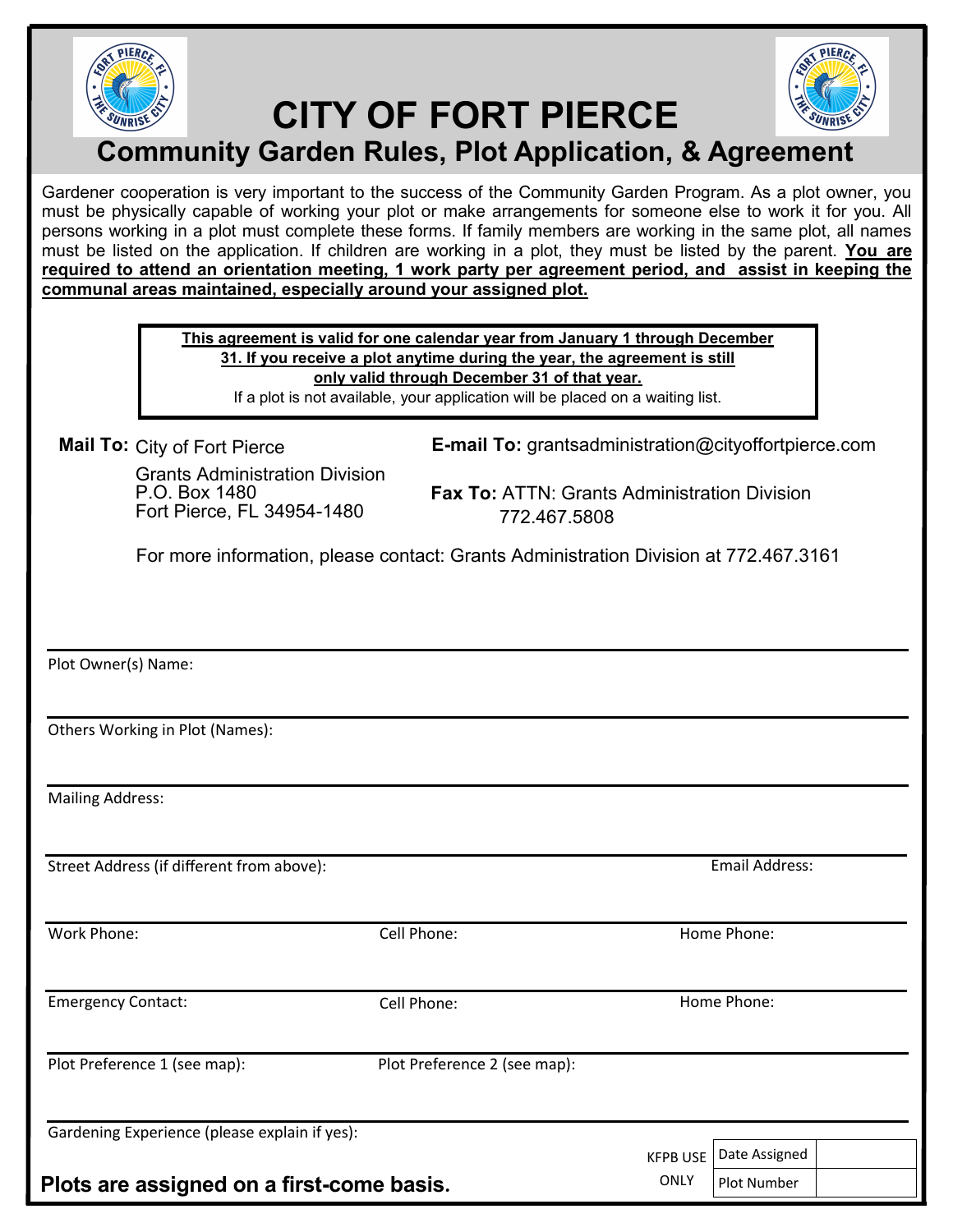

# **CITY OF FORT PIERCE**



## **Community Garden Rules, Plot Application, & Agreement**

### **LIABILITY RELEASE STATEMENT**

The undersigned (and family members listed on the application), in consideration of being granted a plot in the Community Garden Program, hereby agrees to indemnify and hold harmless the City of Fort Pierce, Fort Pierce Redevelopment Agency and all affiliated organizations that are partners with or supporting the Community Garden Program from any and all claims resulting from any injury, sickness, loss or affiliation which may occur while engaged in any Community Garden activity.

Signature: \_\_\_\_\_\_\_\_\_\_\_\_\_\_\_\_\_\_\_\_\_\_\_\_\_\_\_\_\_\_\_\_\_ Date: \_\_\_\_\_\_\_\_\_\_\_\_\_\_\_\_\_\_\_\_\_

#### **AGREEMENT**

I have read the Community Garden Rules and Liability Release Statement. By this application, I agree to comply by the Community Garden Rules and Responsibilities. I understand that failure to comply with the rules and responsibilities will result in the cancellation of my application and/or termination of my plot as determined by the Community Garden Program. I understand that any person assisting me in my plot is also required to sign this agreement. Family members are listed in my application and they must also abide by these rules.

#### **TERMINATION**

Inspections will be conducted by the site coordinator. If dead vegetation and/or weeds become prevalent in the plot or other rules are not being followed, the site coordinator will notify the plot owner in person, by telephone or by email. After attempts to contact the plot owner have failed for 3 days, a letter will be sent to the plot owner. The plot owner will be given 10 days in which to comply to the satisfaction of the site coordinator. A final warning letter will then be sent to the plot owner advising him/her they have 7 days in which to comply. If the plot owner does not comply within the allotted 7 days, this agreement will be terminated. **Once a plot owner's agreement has been terminated, the plot owner may not reapply for a garden plot.** 

This Agreement is not transferable. When the plot owner stops gardening, the plot owner will notify the site coordinator and the plot will revert to the **City of Fort Pierce** control. If the plot owner removes all vegetation in the plot before leaving, they will be allowed to apply for future plots. The plot owner is not authorized to turn over his/her plot to another person.

I agree to all of the above Rules on this application.

| Signature:<br>____ |  | .<br>,,,,,<br>$  -$ |  |
|--------------------|--|---------------------|--|
|--------------------|--|---------------------|--|

Changes to this agreement may be made by the City of Fort Pierce at any time.